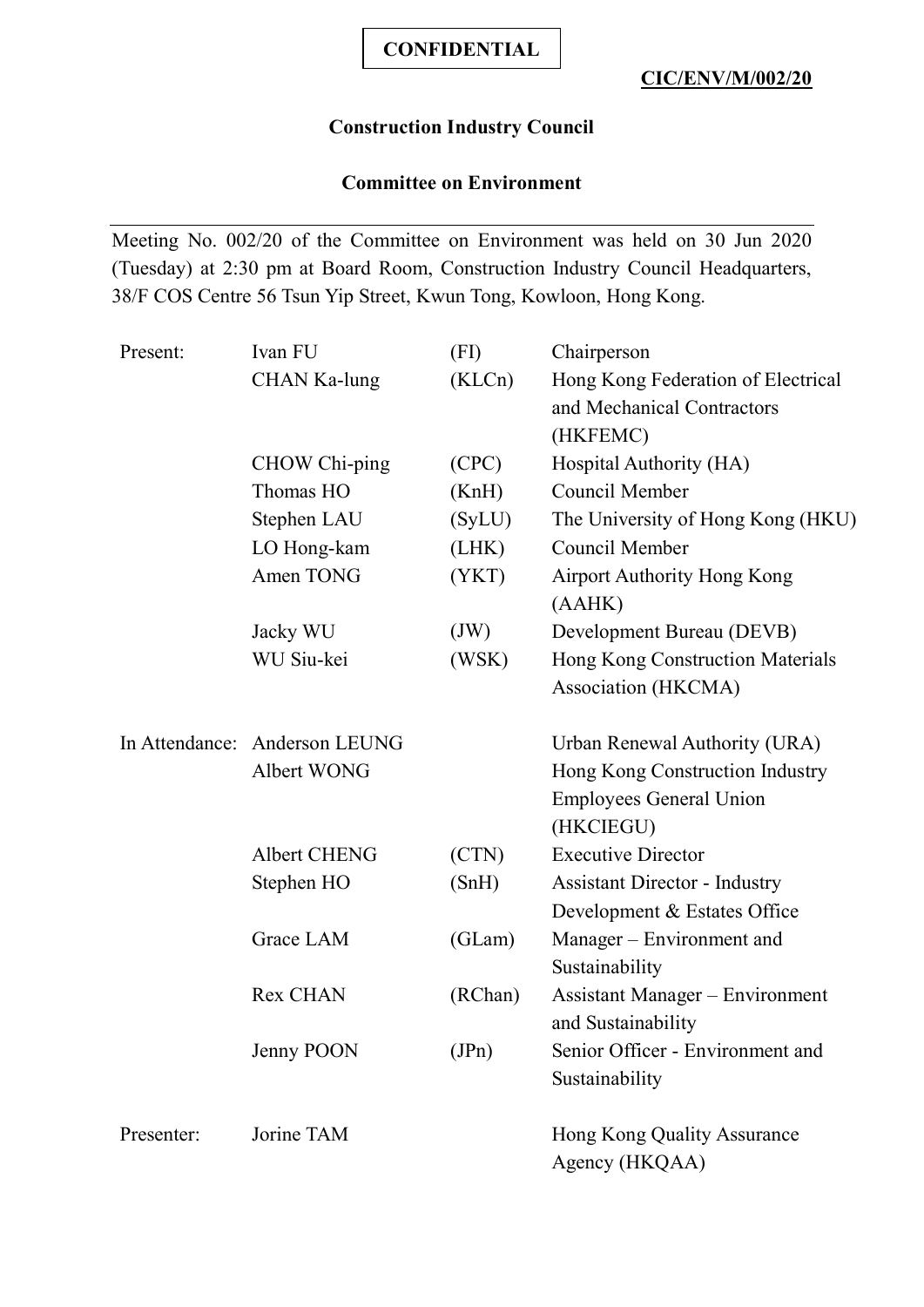|            | Ivan HSIEH       |        | <b>HKQAA</b>                       |
|------------|------------------|--------|------------------------------------|
|            | <b>WKWONG</b>    |        | <b>HKQAA</b>                       |
|            | Jonathan YAU     |        | Cundall Hong Kong Limited          |
|            |                  |        | (Cundall)                          |
|            | <b>Eddie TSE</b> |        | <b>Gammon Construction Limited</b> |
|            |                  |        | (Gammon)                           |
|            | Paul SAT         |        | Hong Kong Green Building Council   |
|            |                  |        | (HKGBC)                            |
|            | Patrick LI       |        | <b>HKGBC</b>                       |
|            | Heidi HUI        |        | <b>HKGBC</b>                       |
| Apologies: | Charles CHIU     | (CCK)  | Wheelock Properties (Hong Kong)    |
|            |                  |        | Ltd. (Wheelock)                    |
|            | PAN Shu-jie      | (PSJ)  | Council Member                     |
|            | Eric POON        | (EPSW) | <b>URA</b>                         |
|            | Lisa POON        | (CsP)  | MTR Corporation Ltd. (MTRC)        |
|            | <b>WONG Ping</b> | (PWG)  | <b>HKCIEGU</b>                     |
|            | Stephen YIM      | (SnY)  | Hong Kong Housing Authority        |
|            |                  |        | (HKHA)                             |
|            | YU Tak-cheung    | (YTC)  | Council Member                     |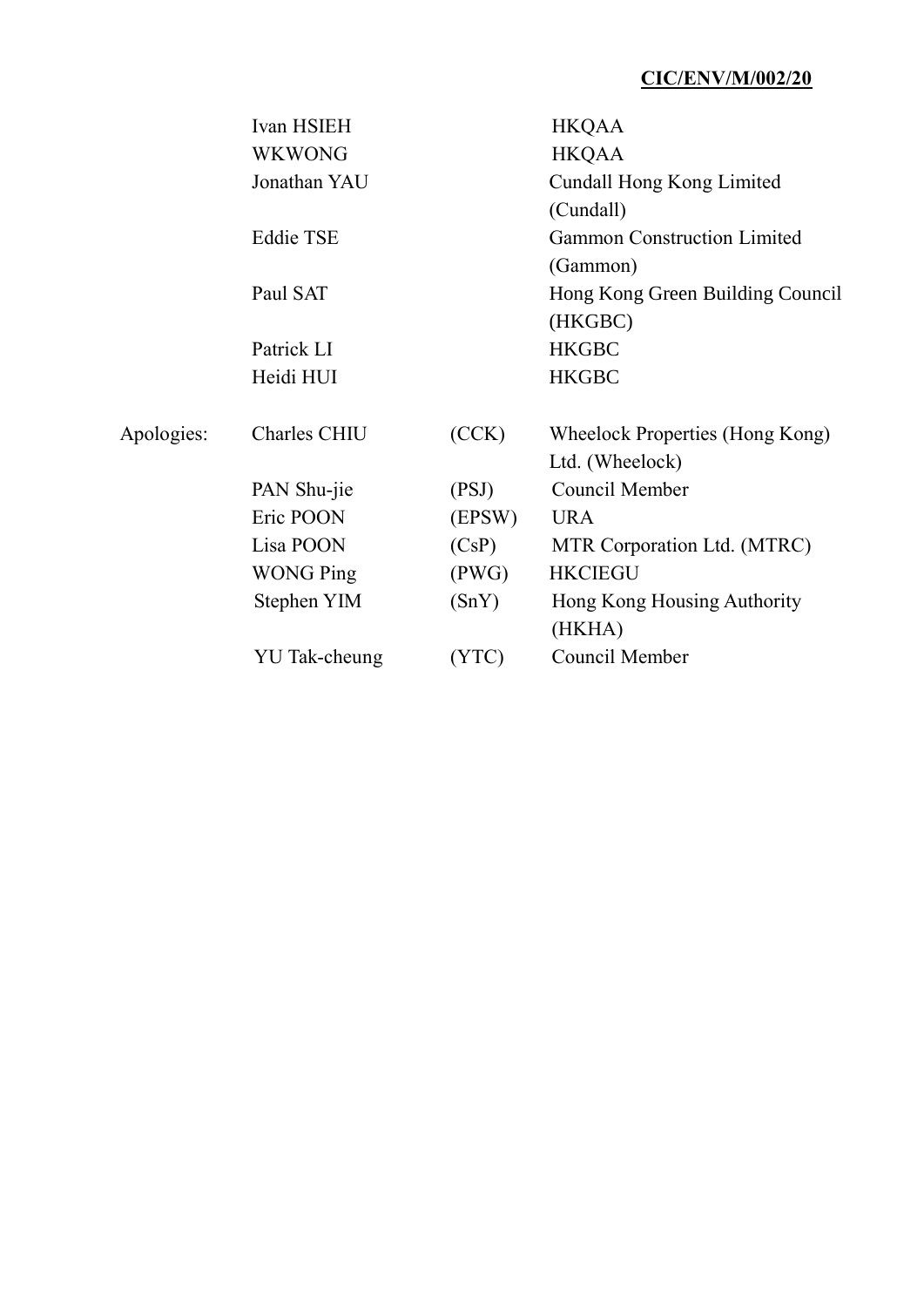#### **MINUTES**

**Action**

# 2.1 **Confirmation of the Minutes of the Com-ENV Meeting No. 001/20 held on 10 Mar 2020**

Members confirmed the Minutes CIC/ENV/M/001/20 of the last Com-ENV meeting held on Tuesday, 10 Mar 2020.

### 2.2 **Matters Arising from the Previous Meeting**

CIC Secretariat updated Members on the following matters:

Agenda Item 1.3 - Consultancy Services on Development and Implementation of CIC Sustainable Construction Model and Eplatform:

CIC Secretariat reported that HKQAA has defined clearly on the rationale of fundamental and advanced practices based on the recommendations from engagement sessions and pilot projects.

Agenda Item 1.4 - Green Finance Opportunities in Construction Industry:

CIC Secretariat reported that the tender of Sustainable Construction Certification Scheme on Green Finance has been issued and a Working Group has also been established to oversee the projects.

Agenda Item 1.5 - Progress Update of Consultancy Services on Development and Implementation of CIC Carbon Assessment Tool: CIC Secretariat reported that Cundall has proposed several incentives to encourage wider applications for both public and private works projects.

# 2.3 **Consultancy Services on Sustainable Construction Certification Scheme on Green Finance**

[For internal discussion only]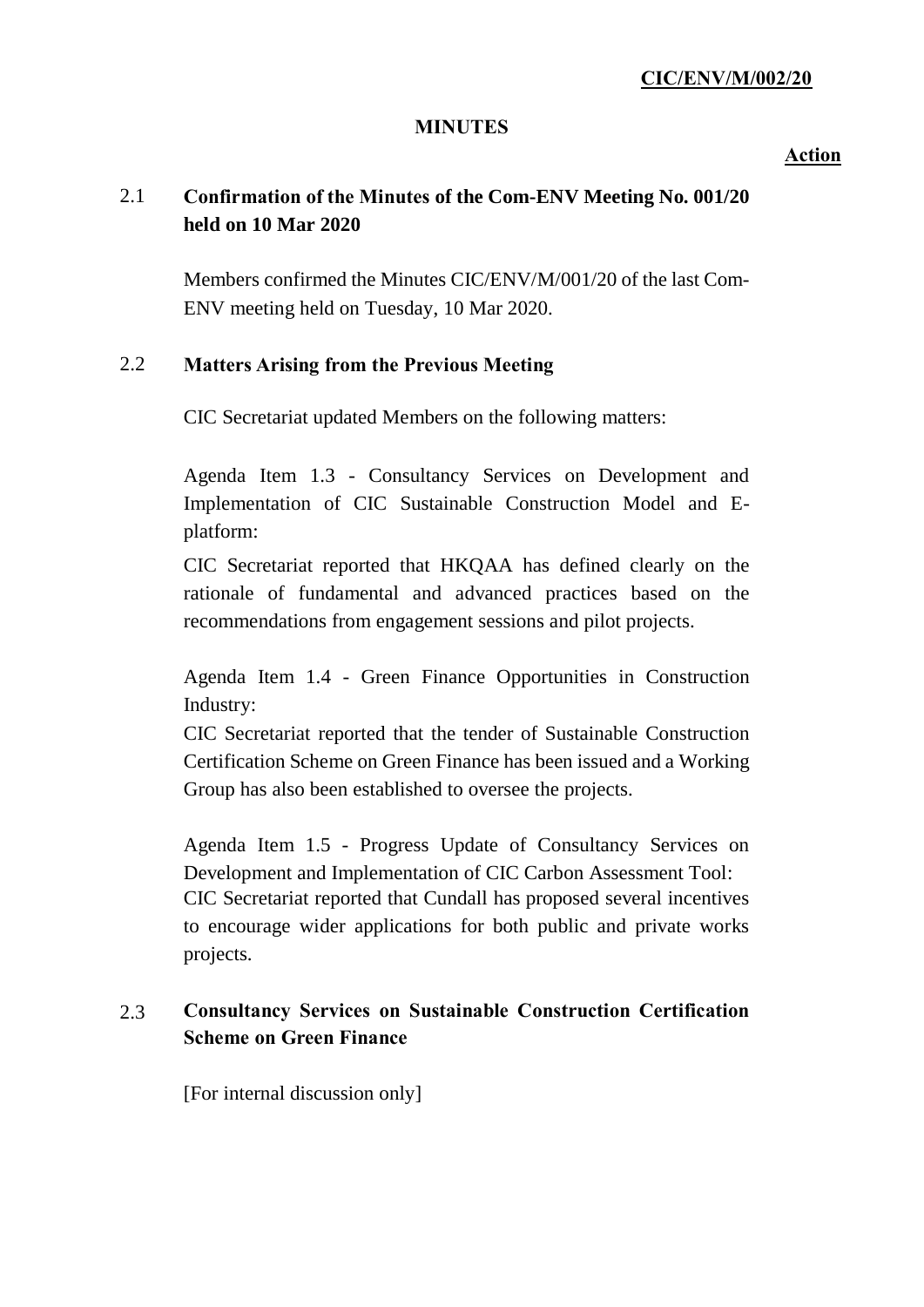#### **Action**

*(Two representatives of Cundall joined the meeting at 3:50 pm)*

# 2.4 **Progress Update of Consultancy Services on Development and Implementation of CIC Carbon Assessment Tool**

Cundall reported that the Tool has been integrated into BEAM Plus NB v1.1 and 1.2 with effective from January 2021. CIC will jointly organise CPD trainings with BEAM Society Limited to assist the practitioners to understand more about embodied carbon and its applications. Cundall engaged private developers and civil project owners, e.g. CEDD and New World Development, etc. for further implementation of the Tool.

Members approved the Paper CIC/ENV/P/005/20 and the final report of the Tool, payment for the final report will be issued to Cundall. Considering the positive feedbacks from World Green Building Council, industry buy-in and BEAM Plus integration, Members agreed to appoint a consultant to provide the enhancement and operation services of the Tool. CIC Secretariat will initiate the procurement process accordingly.

CIC Secretariat

*(Representatives of Cundall left the meeting at 4:05pm, three representatives of HKQAA joined the meeting at 4:13pm)*

# 2.5 **Progress Update of Consultancy Services on Development and Implementation of CIC Sustainable Construction Model and Eplatform**

HKQAA reported the findings of pilot projects and the online engagement session. Stakeholders are supportive to the model content which can provide green finance related practices.

Members approved the Paper CIC/ENV/P/006/20 and the Model contents as well as the e-platform functions, payment for the Model content will be issued to HKQAA. HKQAA will finalise the website design and circulate the content to the upcoming consultant of Sustainable Construction Certification Scheme on Green Finance.

HKQAA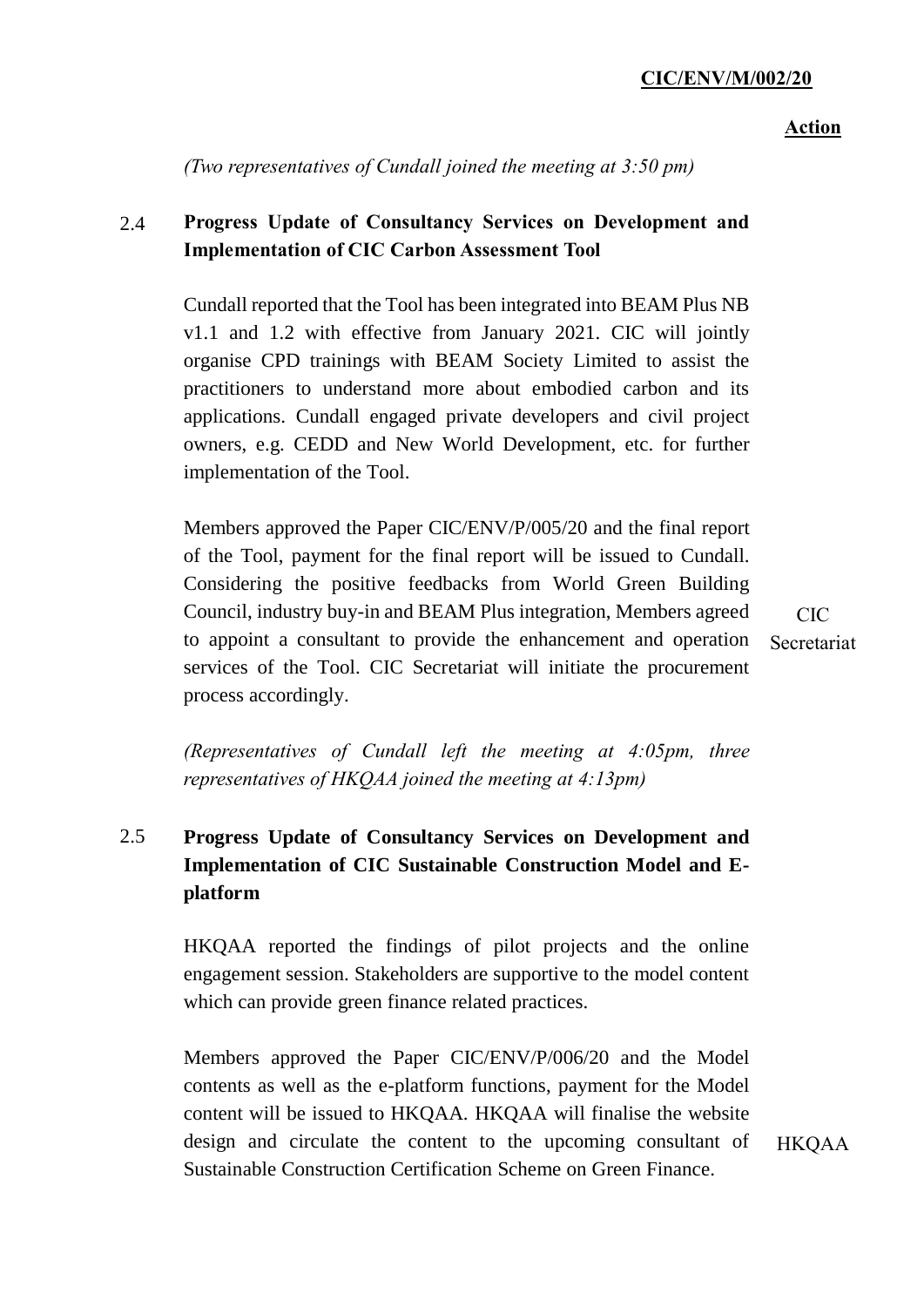### **Action**

*(Representatives of HKQAA left the meeting at 4:30pm)*

### 2.6 **Detailed Business Plan and Annual budget for 2021**

The original budget ceiling of Com-ENV in 2021 is \$2.28 million. It is proposed to revise the annual budget to \$7 million. Members were briefed the tasks that will be carried out by the Com-ENV in 2021 and endorsed the Paper CIC/ENV/P/007/20, the detailed business plan and annual budget for Council's approval.

*(Three representatives of HKGBC joined the meeting at 4:42pm)*

### 2.7 **Update from Hong Kong Green Building Council**

The HKGBC representatives updated the status of CIC-funded projects; including World Sustainable Built Environment Conference (WSBE) and CIC Green Product Certification, etc. CIC and HKGBC will prepare the HK Report 2020 for the WSBE event to showcase the best practises of construction industry in HK.

*(Representatives of HKGBC left the meeting at 5:05pm)*

### 2.8 **Any Other Business**

CIC Secretariat reported the promotion plan, and a total of 306 no. of applications to the CIC Sustainable Construction Award 2020. Technical Committee will conduct initial assessment and site interview.

Members agreed to dissolve The Task Force on Strategy for Management and Reduction of Construction and Demolition Waste in Hong Kong as the project has been completed.

Members were briefed and approved on the progress of the research project, namely "Promoting the Use of Recycled Aggregates Derived from Demolition Waste in Concrete". All to note